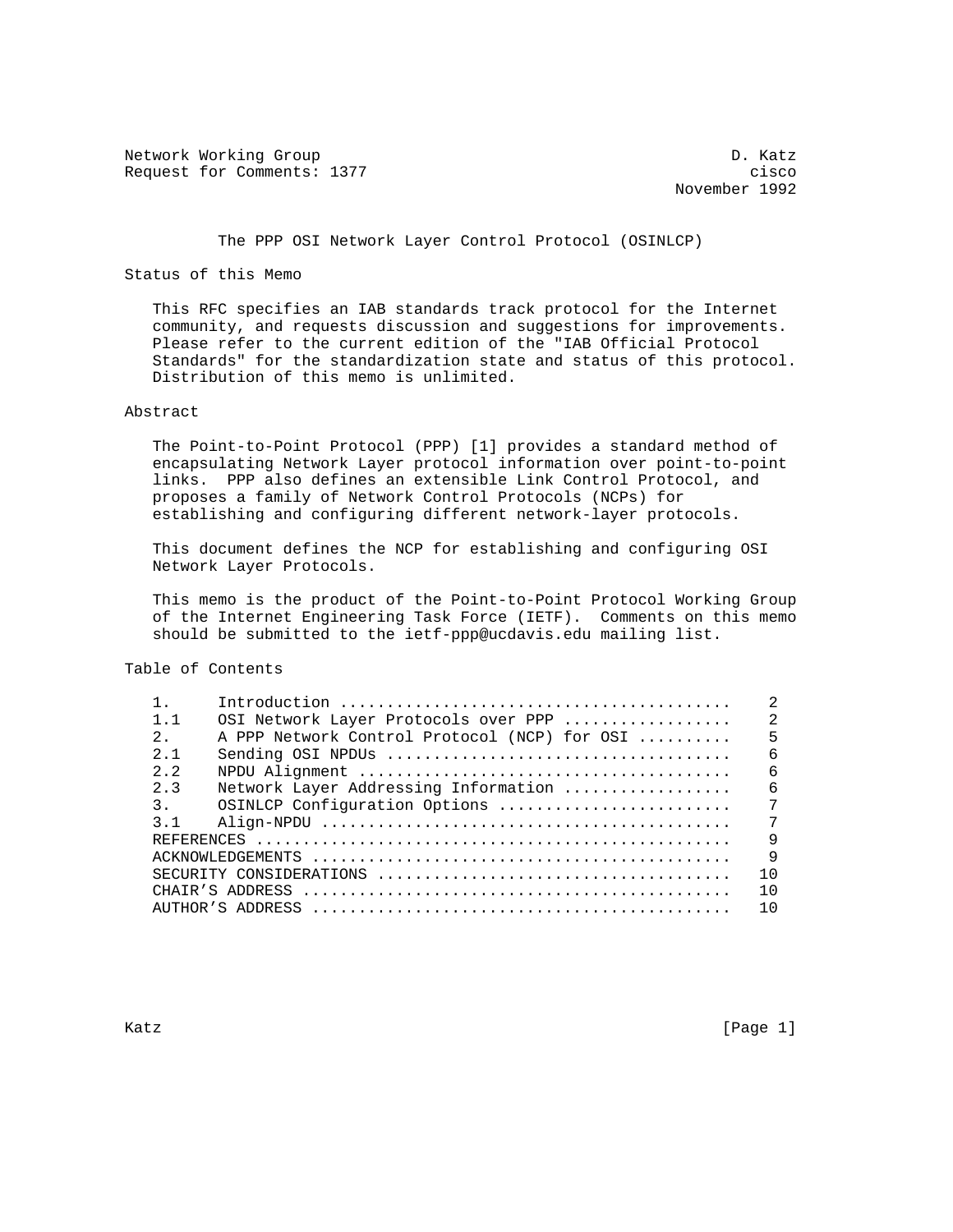# 1. Introduction

PPP has three main components:

- 1. A method for encapsulating datagrams over serial links.
- 2. A Link Control Protocol (LCP) for establishing, configuring, and testing the data-link connection.
- 3. A family of Network Control Protocols (NCPs) for establishing and configuring different network-layer protocols.

 In order to establish communications over a point-to-point link, each end of the PPP link must first send LCP packets to configure and test the data link. After the link has been established and optional facilities have been negotiated as needed by the LCP, PPP must send NCP packets to choose and configure one or more network-layer protocols. Once each of the chosen network-layer protocols has been configured, datagrams from each network-layer protocol can be sent over the link.

 The link will remain configured for communications until explicit LCP or NCP packets close the link down, or until some external event occurs (an inactivity timer expires or network administrator intervention).

1.1. OSI Network Layer Protocols over PPP

 A number of protocols have been defined for the Network Layer of OSI, including the Connectionless Network Layer Protocol (CLNP, ISO 8473) [3], the End System to Intermediate System routing protocol (ES-IS, ISO 9542) [4], the Intermediate System to Intermediate System routing protocol (IS-IS, ISO 10589) [5], and the Inter-Domain Routeing Protocol (IDRP, CD 10747) [6]. Generally, these protocols were designed to run over non-reliable data link protocols such as PPP.

Network Layer Protocol Identifier (NLPID)

 OSI Network Layer protocols can be discriminated according to the first octet in each Network Protocol Data Unit (NPDU, that is, packet), known as the Network Layer Protocol Identifier (NLPID), which is defined in ISO/TR 9577 [7]. This allows the various protocols to be run over a common data link without any discriminator below the network layer.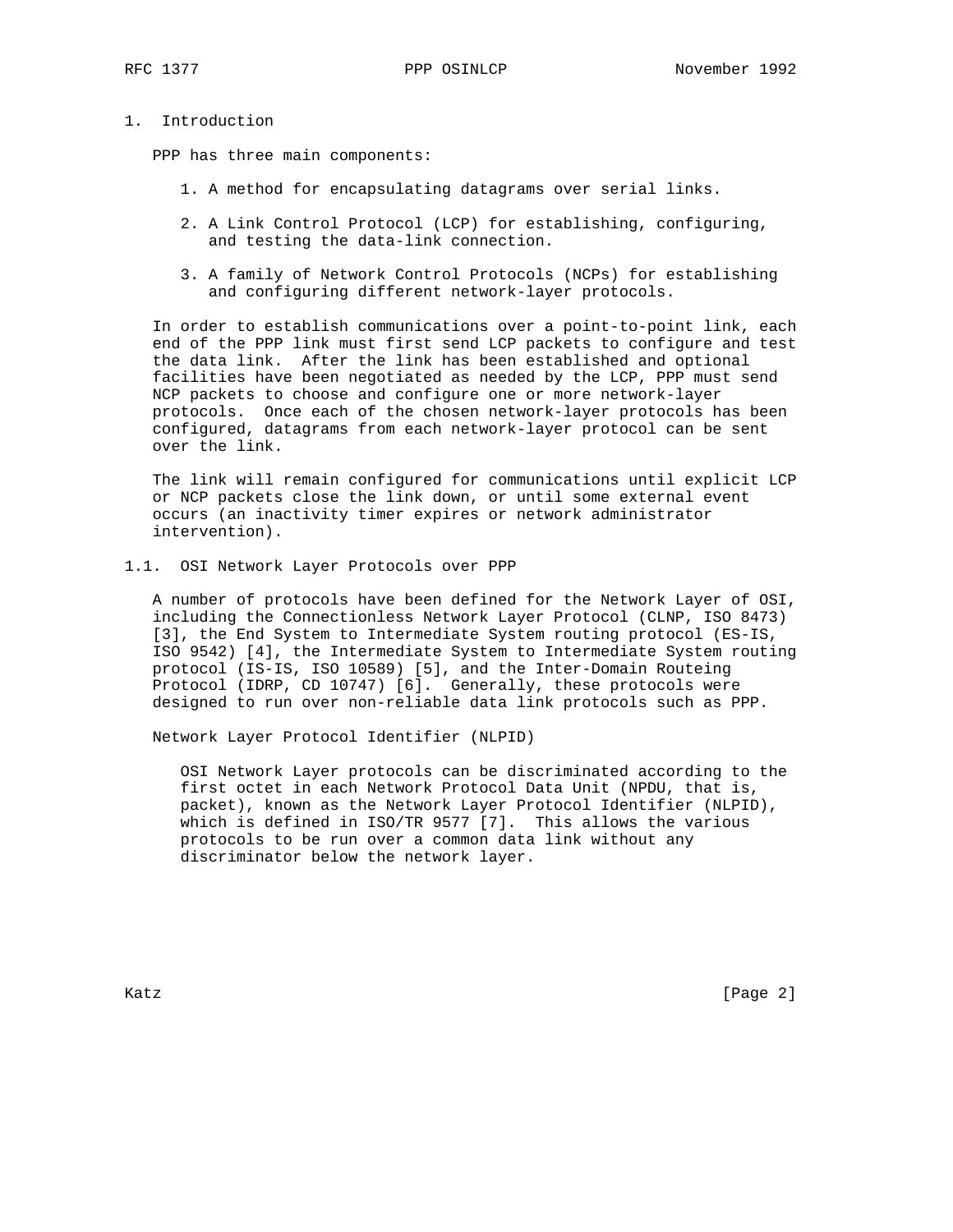Inactive Network Layer Protocol

 ISO/TR 9577 reserves a NLPID value of zero to represent the "Inactive Network Layer Protocol", as defined in ISO 8473. The inactive network layer protocol MUST NOT be used over PPP. This assures that whichever OSI network layer protocol is used will have a non-zero NLPID value.

Connection-Oriented Network Protocol

 The OSI Connection-Oriented Network Protocol (ISO 8208) [8], effectively the Packet Layer of CCITT X.25, is intended to be run over a reliable data link, such as IEEE 802.2 type II or LAPB. Therefore, the unreliable data link service provided by PPP is not appropriate for use with ISO 8208.

ConnectionLess Network Protocol (CLNP)

 The ConnectionLess Network Protocol offers a simple non-reliable datagram service very similar to IP, and is designed to run over a non-reliable data link service, such as provided by PPP.

End-System to Intermediate-System Protocol (ES-IS)

 ES Hellos and IS Hellos are retransmitted on a periodic timer driven basis (based on expiration of the "Configuration Timer"). The resulting ES and IS configuration information is invalidated on a timer driven basis, based on expiration of the "Holding Timer" for each piece of information. The value of a Holding Timer is set by the source of the information, and transmitted in the Holding Time field of the appropriate ES-IS packet. ISO 9542 recommends that the holding time field is set to approximately twice the Configuration Timer parameter, such that even if every other Hello packet is lost the configuration information will be retained (implying that the Holding Timer is actually set to slightly more than twice the Configuration Timer).

 Generally, the recommendation in ISO 9542 is sufficient for PPP links. For very unreliable links, it may be necessary to set the Holding Timer to be slightly more than three times the Configuration Timer to ensure that loss of configuration information is an unusual event.

 Redirect information is not transmitted on point-to-point links, but may be transmitted on general topology subnetworks, which in turn may make use of PPP. Redirect information is sent on a event-driven basis (based on a CLNP packet being forwarded by a router out the incoming interface), but redirect information is

Katz [Page 3]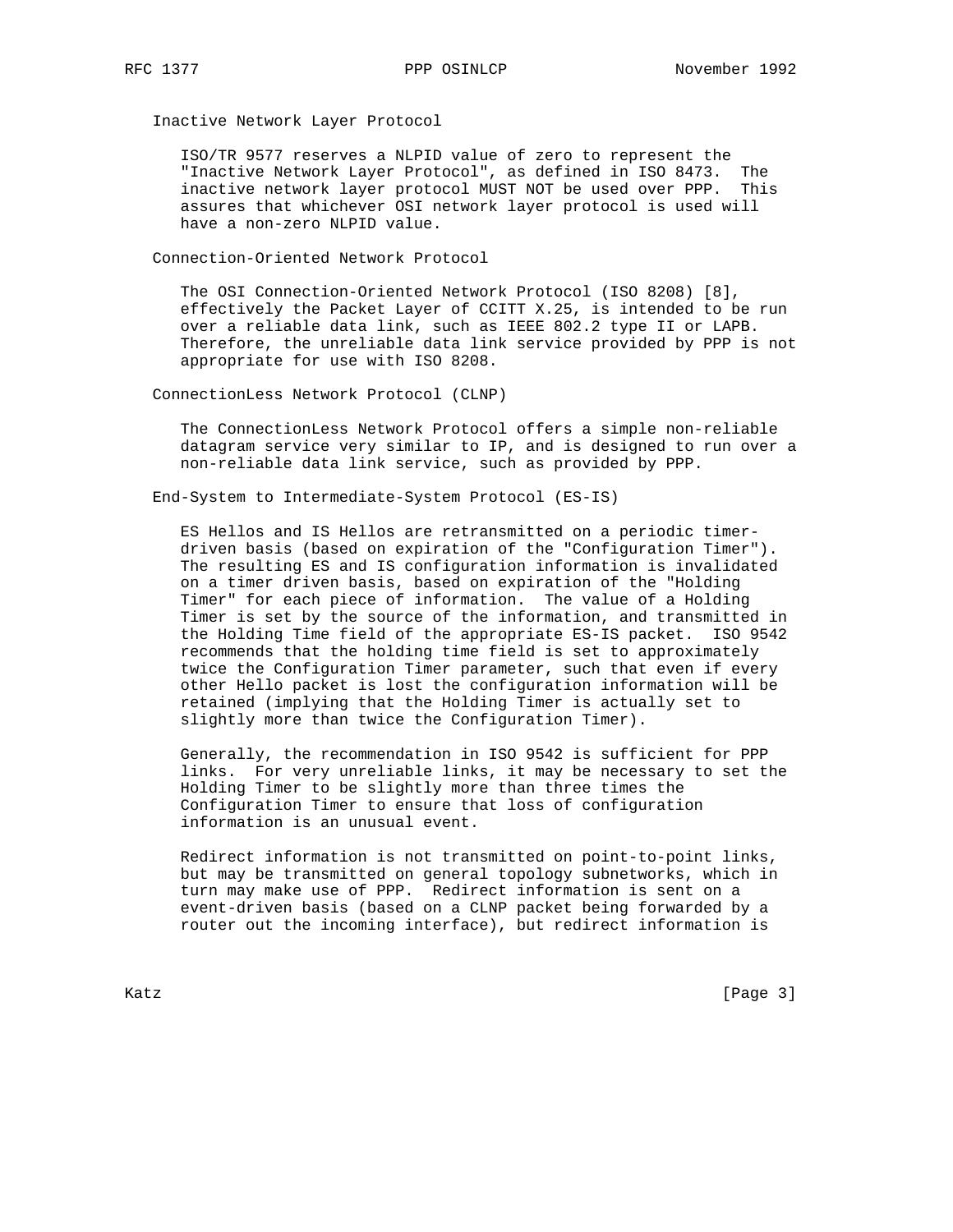invalidated on a timer-driven basis. Loss of a single redirect may result in a subsequent data packet being sent to the same incorrect router, which will re-issue the redirect. This operates in the same manner as ICMP redirects for IP packets, and does not pose any problem for operation over PPP links.

Intermediate-System to Intermediate-System Protocol (IS-IS)

 IS-IS allows for broadcast links (typically LANs), point-to-point links (such as PPP), and general topology links (such as X.25 networks) which are modelled as a collection of point-to-point links.

 There are four types of IS-IS packets: IS-IS Hello Packets, Link State Packets (LSPs), Complete Sequence Number Packets (CSNPs), and Partial Sequence Number Packets (PSNPs).

 IS-IS Hello messages are transmitted periodically on point-to point links (based on expiration of the "ISISHello" timer). Routers expect to receive IS-IS Hello packets periodically. Specifically, the IS-IS Hello packet specifies a "Holding Time". If no subsequent IS-IS Hello is received over the corresponding link for the specified time period, then the neighboring router is assumed to have been disconnected or to be down. It is highly undesireable for links to "flap" up and down unnecessarily, which implies that the holding time needs to be large enough that a link is very unlikely to be declared down due to a failure to receive an IS-IS Hello. This implies that running IS-IS over unreliable data links requires the Holding time to be greater than "k" times the ISISHello timer, where k is chosen such that the loss of k consecutive IS-IS Hello's is rare. If the quality of the link is poor, then the Holding Time will need to be increased or the "ISISHello" time decreased.

 LSPs are acknowledged by the IS-IS protocol (via use of partial sequence number packets). A lost LSP will be recovered from with no problem provided that PPP links are treated the same way as other point-to-point links. On those rare occasions where a partial sequence number packet is lost, this might result in the retransmission of a link state packet over a single link, but will not impact the correct operation of the routing algorithm.

 CSNPs are sent upon link startup on a point-to-point link. This does not need to be changed for PPP. If a CSNP fragment is lost upon startup it is merely loss of an optimization -- LSPs that did not need to be transmitted over the link will be transmitted. If a periodic CSNP fragment is lost it merely means that detection of low probability database corruption will take longer.

Katz [Page 4]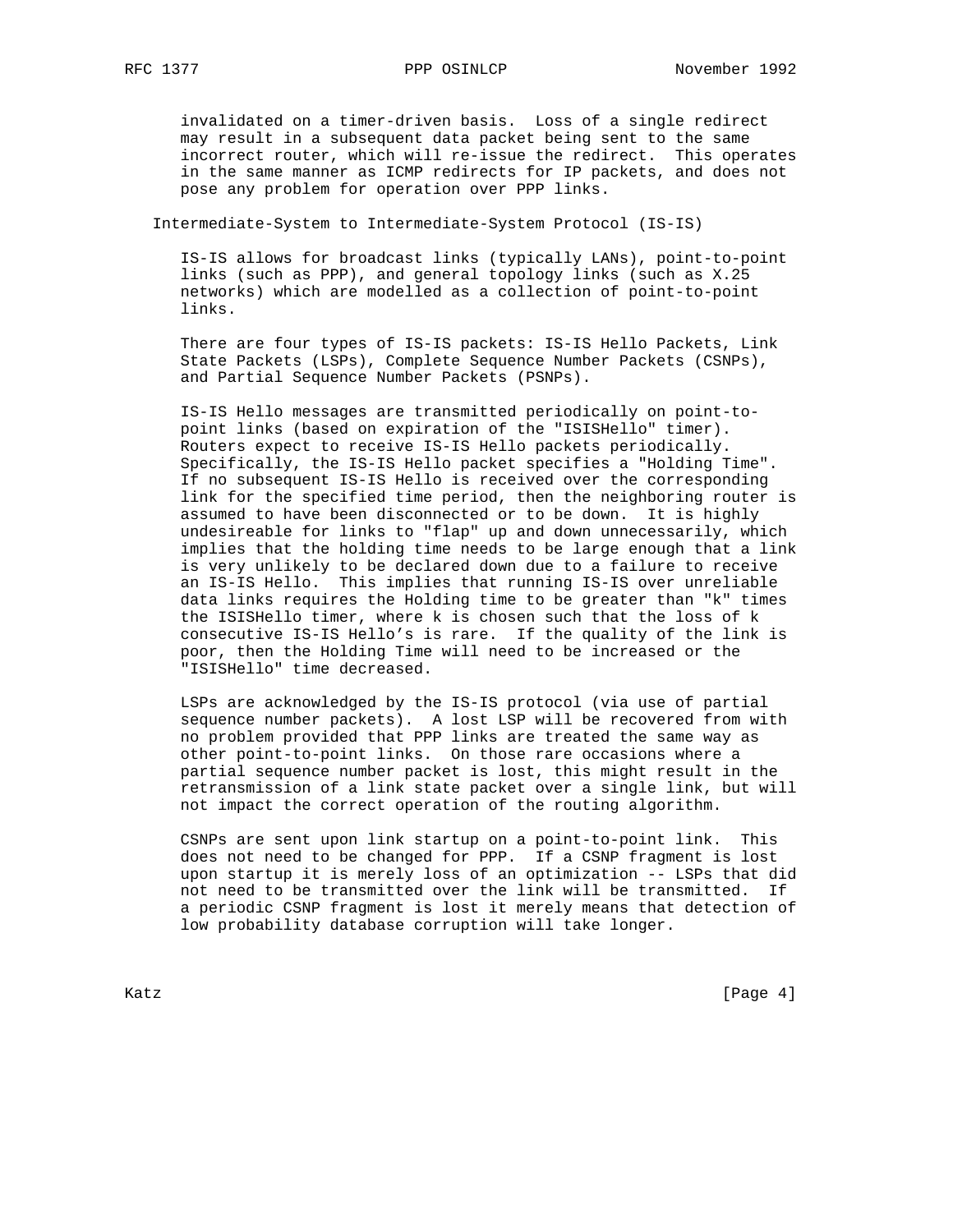PSNPs function as ACKs. Loss of a PSNP may result in an unnecessary retransmission of an LSP, but does not prevent correct operation of the routing protocol.

Inter-Domain Routeing Protocol (IDRP)

 IDRP expects to run over datagram links, but requires reliable exchange of IDRP information. For this reason, IDRP contains built-in reliability mechanisms which ensure that packets will be received correctly.

2. A PPP Network Control Protocol (NCP) for OSI

 The OSI Network Layer Control Protocol (OSINLCP) is responsible for configuring, enabling, and disabling the OSI protocol modules on both ends of the point-to-point link. OSINLCP uses the same packet exchange machanism as the Link Control Protocol (LCP). OSINLCP packets may not be exchanged until PPP has reached the Network-Layer Protocol phase. OSINLCP packets received before this phase is reached should be silently discarded.

 The OSI Network Layer Control Protocol is exactly the same as the Link Control Protocol [1] with the following exceptions:

Frame Modifications

 The packet may utilize any modifications to the basic frame format which have been negotiated during the Link Establishment phase.

Data Link Layer Protocol Field

 Exactly one OSINLCP packet is encapsulated in the Information field of a PPP Data Link Layer frame where the Protocol field indicates type hex 8023 (OSI Network Layer Control Protocol).

Code field

 Only Codes 1 through 7 (Configure-Request, Configure-Ack, Configure-Nak, Configure-Reject, Terminate-Request, Terminate-Ack and Code-Reject) are used. Other Codes should be treated as unrecognized and should result in Code-Rejects.

## Timeouts

 OSINLCP packets may not be exchanged until PPP has reached the Network-Layer Protocol phase. An implementation should be prepared to wait for Authentication and Link Quality Determination to finish before timing out waiting for a Configure-Ack or other

Katz [Page 5]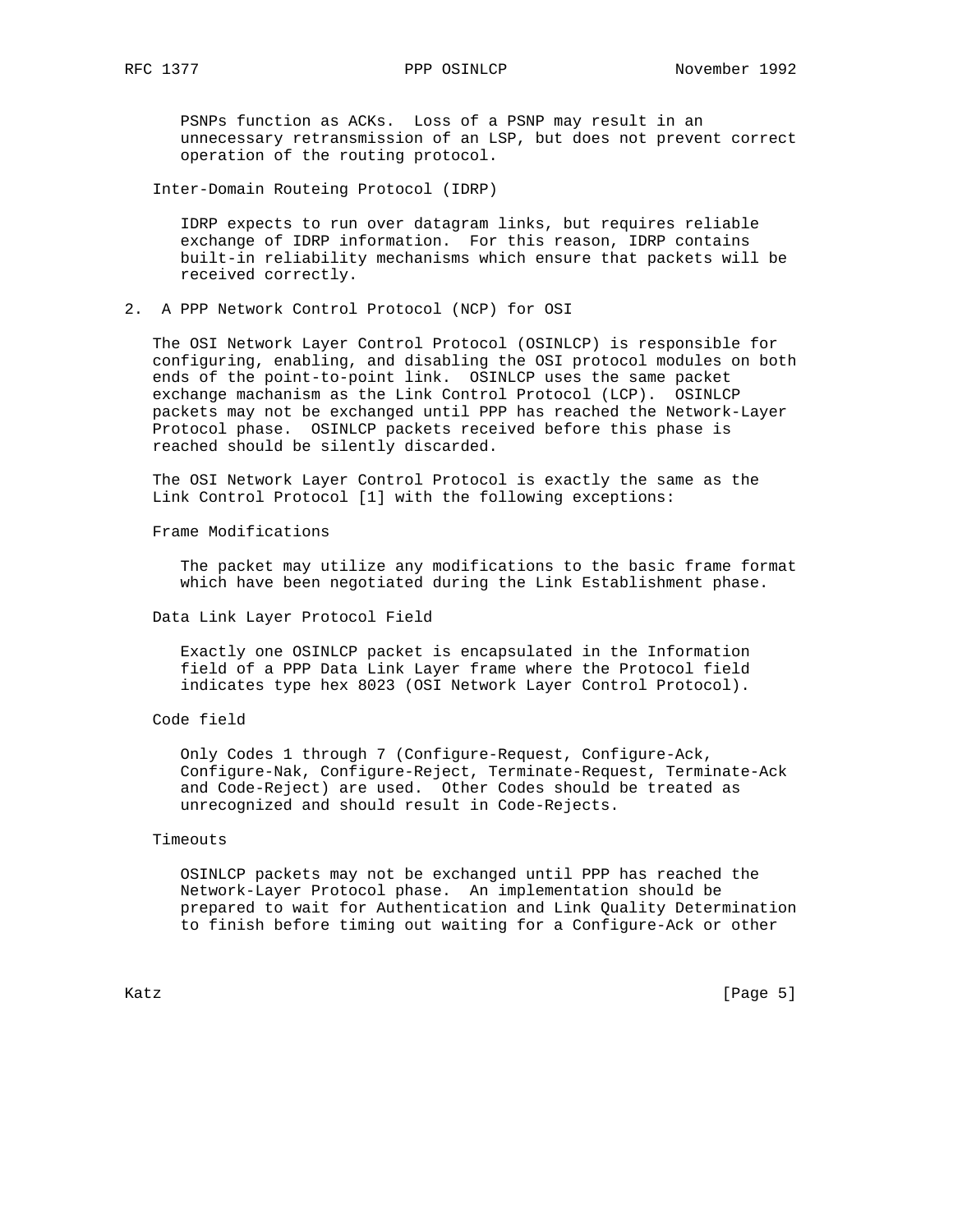response. It is suggested that an implementation give up only after user intervention or a configurable amount of time.

Configuration Option Types

OSINLCP has one Configuration Option, which is defined below.

# 2.1. Sending OSI NPDUs

 Before any Network Protocol Data Units (NPDUs) may be communicated, PPP must reach the Network-Layer Protocol phase, and the OSI Network Layer Control Protocol must reach the Opened state.

 Exactly one OSI NPDU is encapsulated in the Information field of a PPP Data Link Layer frame where the Protocol field indicates type hex 0023 (OSI Network Layer).

 The maximum length of an OSI NPDU transmitted over a PPP link is the same as the maximum length of the Information field of a PPP data link layer frame. Larger NPDUs must be segmented as necessary. If a system wishes to avoid segmentation and reassembly, it should use transport layer mechanisms to discourage others from sending large PDUs.

# 2.2. NPDU Alignment

 OSI protocols have peculiar alignment problems due to the fact that they are often encapsulated in data link protocols with odd-length headers, while PPP defaults to even-length headers. A router switching an OSI packet may find that the beginning of the packet falls on an inconvenient memory boundary when the hardware used to transmit the packet to its next hop requires a particular alignment. This situation can be addressed by the use of leading zero padding.

 When sending, an implementation MAY insert one to three octets of zero between the PPP header and the OSI NPDU. These zero octets correspondingly reduce the maximum length of the NPDU that may be transmitted.

 On reception, any such leading zero octets (if present) MUST be removed. Regardless of whether leading zero padding is used, an implementation MUST also be able to receive a PPP packet with any arbitrary alignment of the NPDU.

### 2.3. Network Layer Addressing Information

 OSINLCP does not define a separate configuration option for the exchange of OSI Network Layer address information. Instead, the ES-

Katz **Example 19** (Page 6)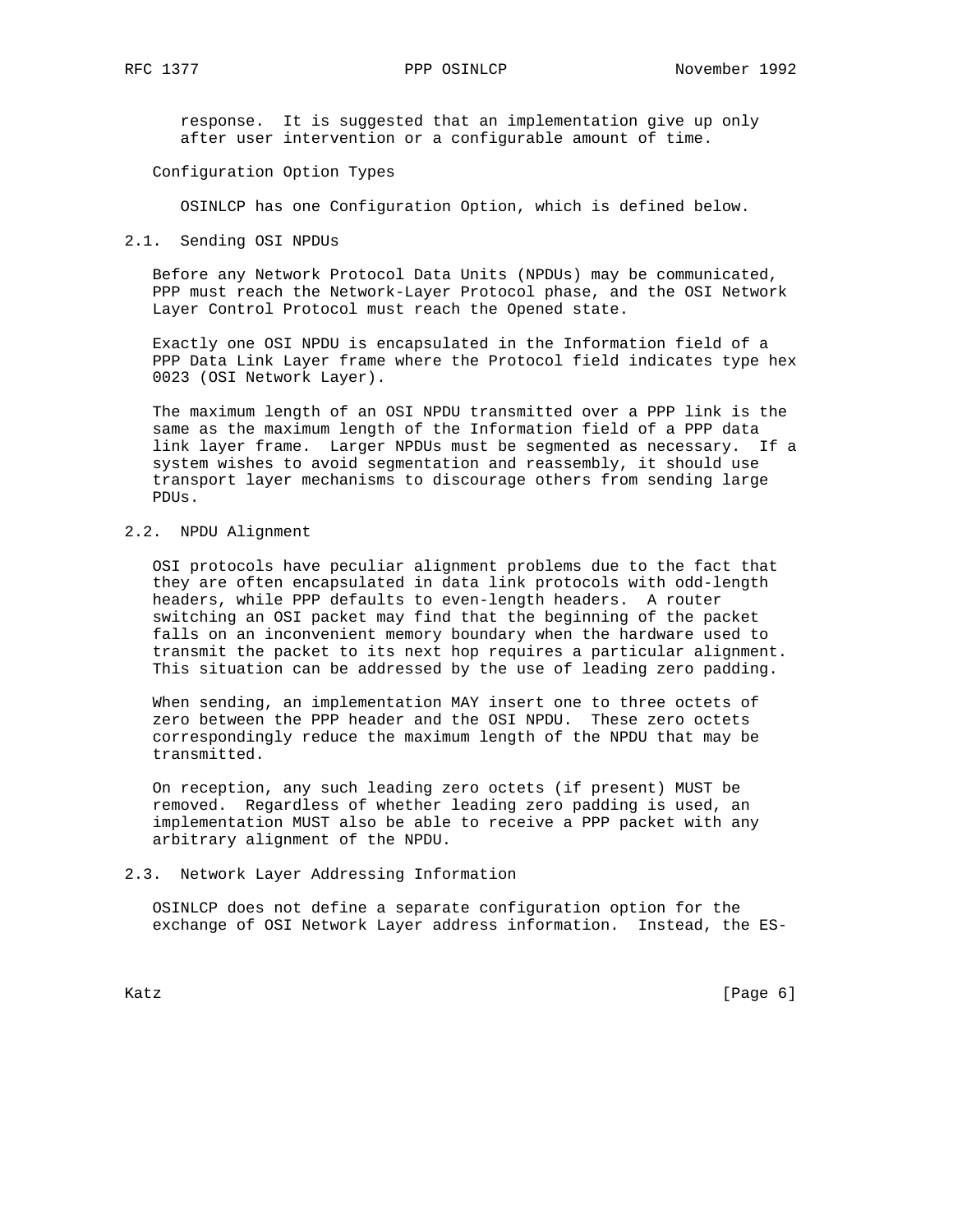IS protocol, ISO 9542, should be used. This protocol provides a mechanism for determining the Network Layer address(es) of the neighbor on the link, as well as determining if the neighbor is an End System or an Intermediate System.

 A draft addendum to ES-IS [9] is being defined in ISO to add support for dynamic address assignment. This addendum has currently passed the formal "Committee Draft" (CD) letter ballot.

# 3. OSINLCP Configuration Options

 OSINLCP Configuration Options allow negotiatiation of desirable Internet Protocol parameters. OSINLCP uses the same Configuration Option format defined for LCP [1], with a separate set of Options.

 The most up-to-date values of the OSINLCP Option Type field are specified in the most recent "Assigned Numbers" RFC [2]. Current values are assigned as follows:

1 Align-NPDU

## 3.1. Align-NPDU

# Description

 This Configuration Option provides a way for the receiver to negotiate a particular alignment of the OSI NPDU. Empirical evidence suggests that the greatest time deficit for re-alignment exists at the receiver.

 The alignment is accomplished through combination of PPP header compression with leading zero padding (see above). It is recommended that alignment be entirely through header compression combinations whenever possible. For example, an alignment of 3 could be achieved by combining uncompressed PPP Address and Control fields (2 octets) with a compressed PPP Protocol field (1 octet).

 This option is negotiated separately in each direction. A receiver which does not need alignment MUST NOT request the option. A sender which desires alignment prior to sending SHOULD Configure-Nak with an appropriate value.

 Implementation Note: In a complex environment, there might be several conflicting needs for alignment. It is recommended that the receiver request alignment based on the needs of the highest speed next hop link. Also, greater efficiency might be obtained by negotiating upstream the values requested by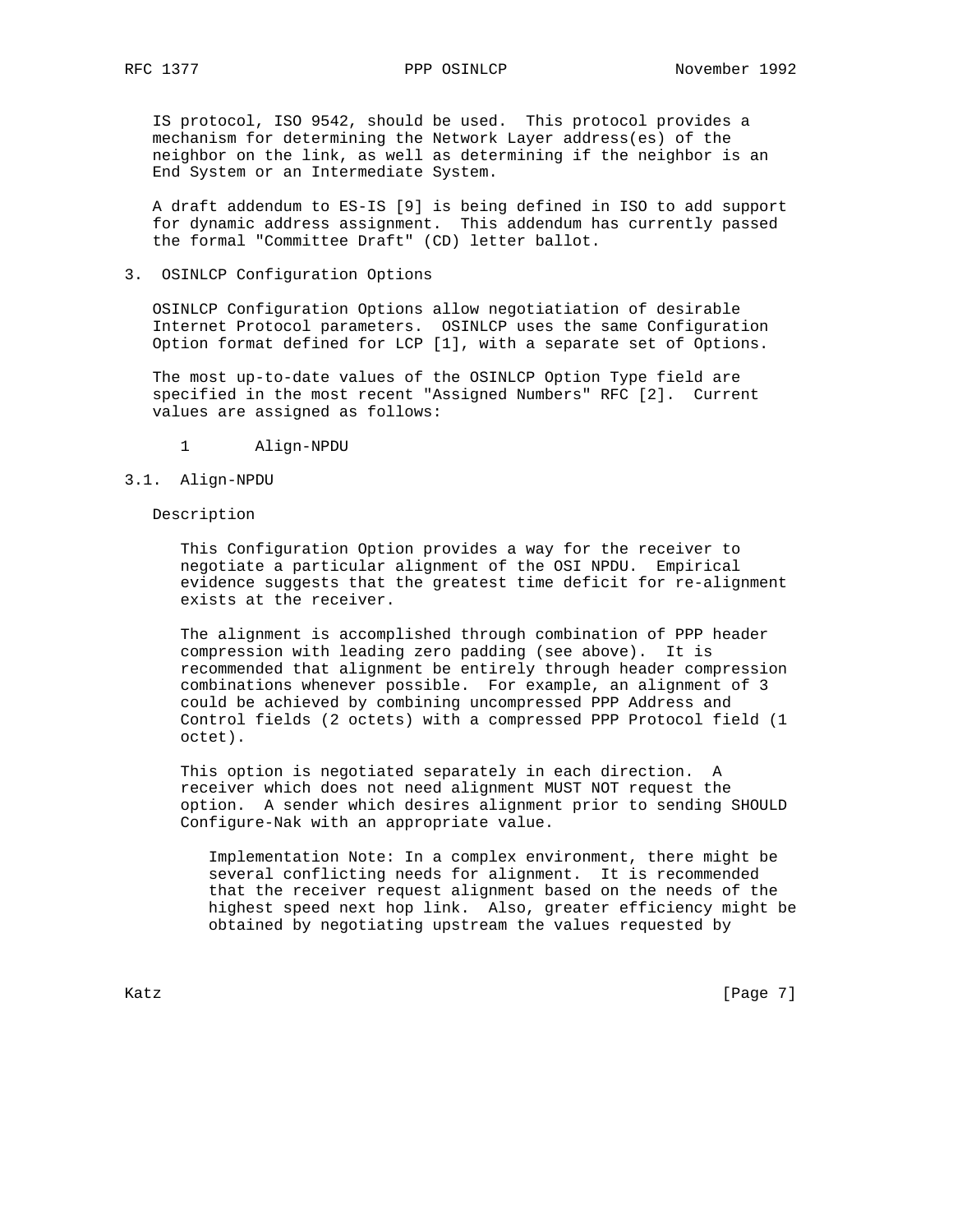downstream PPP links, since those packets will not need a change in alignment on transit.

 The alignment request is advisory, and failure to agree on an alignment MUST NOT prevent the OSINLCP from reaching the Opened state. By default, the alignment is done according to the needs of the sender, and all receivers MUST be capable of accepting packets with any alignment.

 Vernacular: If you don't like this option, you can refuse to negotiate it, and you can send whatever alignment you want. However, if you accept the peer's alignment option, then you MUST transmit packets with the agreed alignment.

 A summary of the Align-NPDU Configuration Option format is shown below. The fields are transmitted from left to right.

 $0$  and  $1$  and  $2$  0 1 2 3 4 5 6 7 8 9 0 1 2 3 4 5 6 7 8 9 0 1 2 3 +-+-+-+-+-+-+-+-+-+-+-+-+-+-+-+-+-+-+-+-+-+-+-+-+ | Type | Length | Alignment | +-+-+-+-+-+-+-+-+-+-+-+-+-+-+-+-+-+-+-+-+-+-+-+-+

Type

1

Length

3

Alignment

 This field specifies the offset of the beginning of the OSI NPDU relative to the beginning of the PPP packet header (not including any leading Flag Sequences).

 A value of 1 through 4 requires an offset of that specific length, modulo 4. For example, a value of 1 would require no padding when the PPP Address, Control, and Protocol fields are compressed. One octet of leading zero padding would be necessary when the PPP header is full sized.

 A value of 255 requests an offset of an odd length (1 or 3). A value of 254 requests an offset of an even length (2 or 4). If the sender is not capable of dynamically varying the amount of padding, it MUST NAK with one of the two specific values.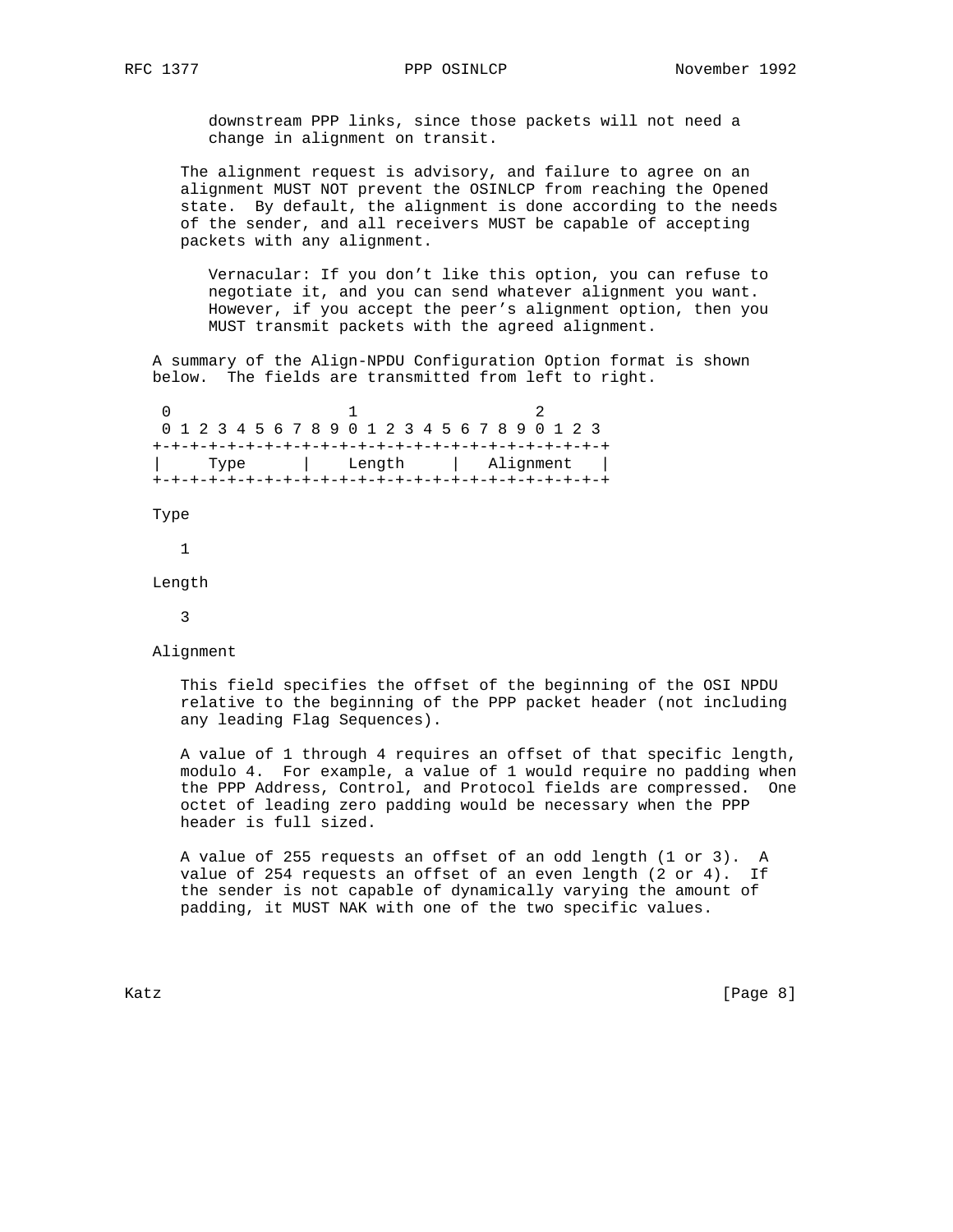References

- [1] Simpson, W., "The Point-to-Point Protocol (PPP)", RFC 1331, Daydreamer, May 1992.
- [2] Reynolds, J., and J. Postel, "Assigned Numbers", STD 2, RFC 1340, USC/Information Sciences Institute, July 1992.
- [3] ISO, "Information processing systems -- Data communications -- Protocol for providing the connectionless-mode network service", ISO 8473, 1988.
- [4] ISO, "Information processing systems -- Telecommunications and information exchange between systems -- End system to Intermediate system Routeing exchange protocol for use in conjunction with the protocol for providing the connectionless mode network service (ISO 8473)", ISO 9542, 1988.
- [5] ISO, "Information processing systems -- Telecommunications and information exchange between systems -- Intermediate system to Intermediate system Intra-Domain routeing exchange protocol for use in conjunction with the protocol for providing the connectionless-mode network service (ISO 8473)", ISO 10589, 1990.
- [6] ISO, "Protocol for Exchange of Inter-domain Routeing Information among Intermediate Systems to Support Forwarding of ISO 8473 PDUs", ISO CD 10747, 1991.
- [7] ISO, "Information technology -- Telecommunications and information exchange between systems -- Protocol identification in the network layer", ISO/IEC TR9577:1990.
- [8] ISO, "Information processing systems -- Data communications -- X.25 packet level protocol for Data terminal equipment", ISO 8208, 1984.
- [9] Taylor, E., "Addendum to ISO 9542 (PDAM 1 Dynamic Discovery of OSI NSAP Addresses by End Systems)", SC6/N7248.

Acknowledgments

 Some of the text in this document is taken from previous documents produced by the Point-to-Point Protocol Working Group of the Internet Engineering Task Force (IETF).

 Special thanks to Ross Callon (DEC), and Cyndi Jung (3Com), for contributions of text and design suggestions based on implementation

Katz [Page 9]